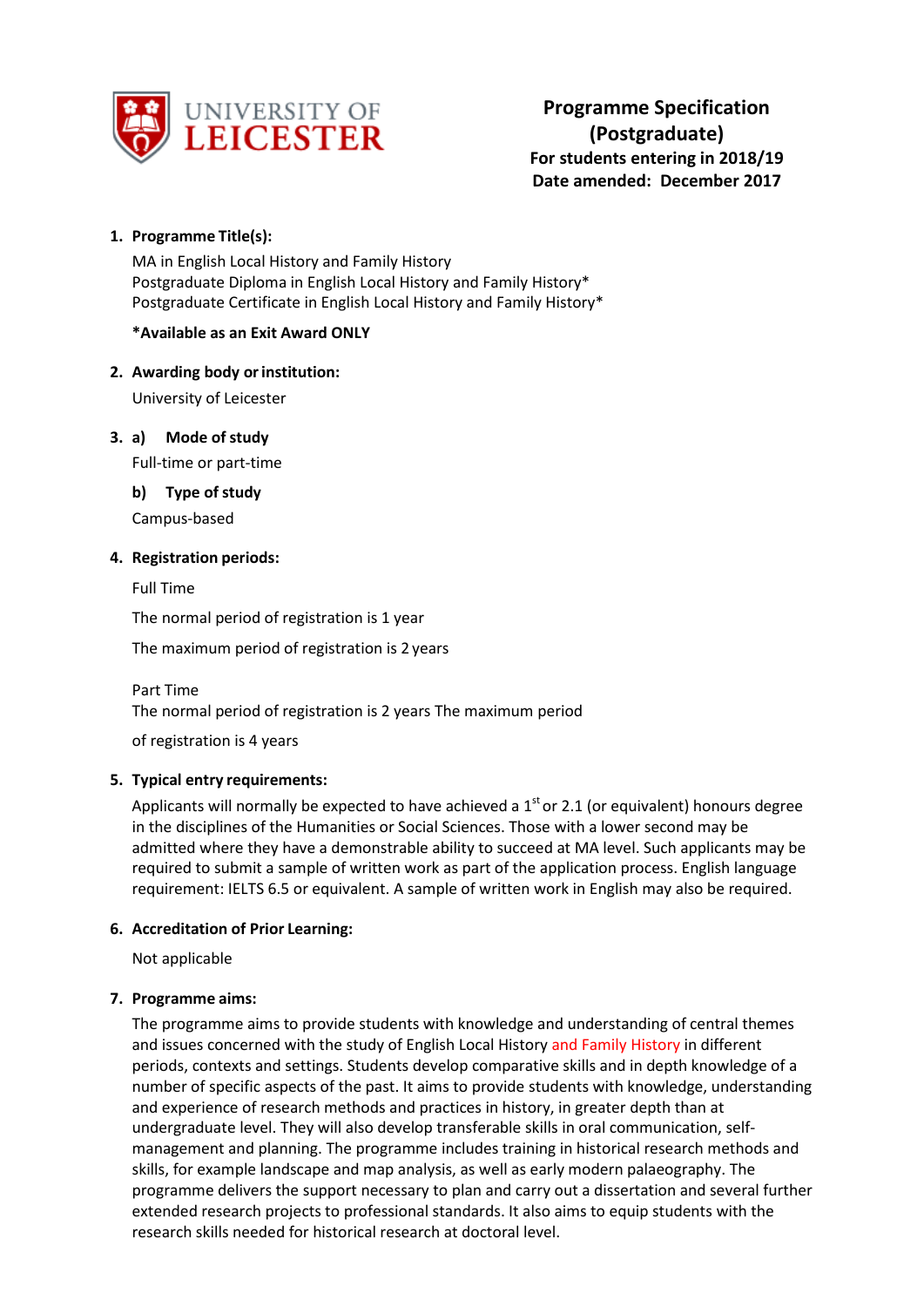### **8. Reference points used to inform the programmespecification:**

- QAA Framework for Higher Education Qualifications in England, Wales and Northern Ireland
- QAA Quality Code (B12: Research Degrees 2012)
- University of Leicester Learning Strateg[y http://www2.le.ac.uk/offices/sas2/quality/le](http://www2.le.ac.uk/offices/sas2/quality/learnteach) [arnteach](http://www2.le.ac.uk/offices/sas2/quality/learnteach)
- University of Leicester Employability Strategy
- University of Leicester Periodic Developmental ReviewReports
- Graduate Survey
- External Examiners'reports
- Annual Developmental Review of the School of History for2013-14
- ESRC guidance on Postgraduate Research training ( $5<sup>th</sup>$  edition, 2009)

#### **9. Programme Outcomes:**

| <b>Intended Learning</b><br><b>Outcomes</b>                                                                                                                                                                                                                                                                                                        | <b>Teaching and Learning</b>                                                                                                                                                         | <b>How Demonstrated?</b>                                                                                                                           |  |  |  |
|----------------------------------------------------------------------------------------------------------------------------------------------------------------------------------------------------------------------------------------------------------------------------------------------------------------------------------------------------|--------------------------------------------------------------------------------------------------------------------------------------------------------------------------------------|----------------------------------------------------------------------------------------------------------------------------------------------------|--|--|--|
|                                                                                                                                                                                                                                                                                                                                                    | <b>Methods</b>                                                                                                                                                                       |                                                                                                                                                    |  |  |  |
|                                                                                                                                                                                                                                                                                                                                                    | (a) Subject and Professional skills                                                                                                                                                  |                                                                                                                                                    |  |  |  |
|                                                                                                                                                                                                                                                                                                                                                    | Knowledge                                                                                                                                                                            |                                                                                                                                                    |  |  |  |
| Advanced knowledge of the major<br>themes and issues in English local<br>history; the processes of economic<br>and social change and the<br>relationship between them.                                                                                                                                                                             | Interactive lectures, directed reading,<br>research seminars, field course and field<br>visits, teamwork in practical classes,<br>dissertation supervision, independent<br>research. | Summative and formative assessment<br>including research projects, book<br>reviews, skills tests, a field-course<br>evaluation and a dissertation. |  |  |  |
|                                                                                                                                                                                                                                                                                                                                                    | <b>Concepts</b>                                                                                                                                                                      |                                                                                                                                                    |  |  |  |
| Enhanced grasp of principles of<br>historical research.                                                                                                                                                                                                                                                                                            | Interactive lectures, directed reading,<br>research seminars, field course and field<br>visits, teamwork in practical classes,<br>dissertation supervision, independent<br>research. | Summative and formative assessment<br>including research projects, book<br>reviews, skills tests, a field-course<br>evaluation and a dissertation. |  |  |  |
|                                                                                                                                                                                                                                                                                                                                                    | <b>Techniques</b>                                                                                                                                                                    |                                                                                                                                                    |  |  |  |
| Ability to select and apply<br>methodologies and concepts to the<br>development, execution and<br>communication of an advanced<br>research project.                                                                                                                                                                                                | Interactive lectures, directed reading,<br>research seminars, field course and field<br>visits, teamwork in practical classes,<br>dissertation supervision, independent<br>research. | Summative and formative assessment<br>including research projects, book<br>reviews, skills tests, a field-course<br>evaluation and a dissertation. |  |  |  |
|                                                                                                                                                                                                                                                                                                                                                    | <b>Critical analysis</b>                                                                                                                                                             |                                                                                                                                                    |  |  |  |
| Ability to apply understanding of<br>historiography, methodological and<br>theoretical concepts, and research<br>techniques to the relevant sources<br>with rigour, independence and<br>originality.                                                                                                                                               | Interactive lectures, directed reading,<br>research seminars, field course and field<br>visits, teamwork in practical classes,<br>dissertation supervision, independent<br>research. | Summative and formative assessment<br>including research projects, book<br>reviews, skills tests, a field-course<br>evaluation and a dissertation. |  |  |  |
| <b>Presentation</b>                                                                                                                                                                                                                                                                                                                                |                                                                                                                                                                                      |                                                                                                                                                    |  |  |  |
| Ability to present material<br>coherently in a variety of formats<br>(fieldcourse reports, skills tests,<br>shorter and extended written<br>assignments, dissertation).<br>Ability to select and organise<br>original material relevant to a<br>research project and to achieve a<br>professional standard of written<br>communication throughout. | Interactive lectures, directed reading,<br>research seminars, field course and field<br>visits, dissertation supervision,<br>independent research.                                   | Summative and formative assessment<br>including research projects, book<br>reviews, skills tests, a field-course<br>evaluation and a dissertation. |  |  |  |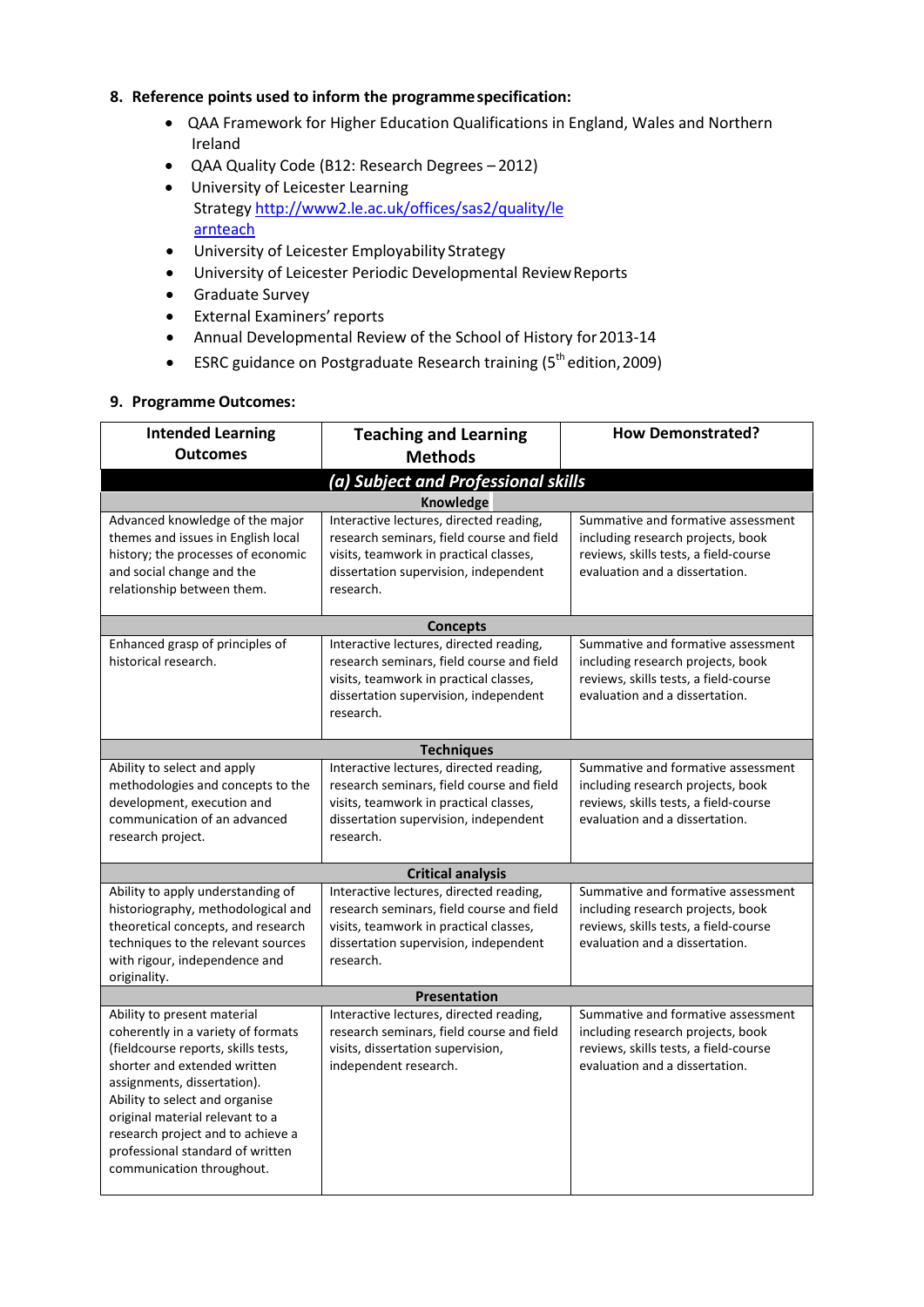| <b>Intended Learning</b>                                                                                                                                                                                                                                                                                                                                                                                                                                                                         | <b>Teaching and Learning</b>                                                                                                                                                         | <b>How Demonstrated?</b>                                                                                                                                                           |  |  |  |  |
|--------------------------------------------------------------------------------------------------------------------------------------------------------------------------------------------------------------------------------------------------------------------------------------------------------------------------------------------------------------------------------------------------------------------------------------------------------------------------------------------------|--------------------------------------------------------------------------------------------------------------------------------------------------------------------------------------|------------------------------------------------------------------------------------------------------------------------------------------------------------------------------------|--|--|--|--|
| <b>Outcomes</b>                                                                                                                                                                                                                                                                                                                                                                                                                                                                                  | <b>Methods</b>                                                                                                                                                                       |                                                                                                                                                                                    |  |  |  |  |
| <b>Appraisal of evidence</b>                                                                                                                                                                                                                                                                                                                                                                                                                                                                     |                                                                                                                                                                                      |                                                                                                                                                                                    |  |  |  |  |
| Ability to read and critically analyse<br>historiographical and<br>methodological debates in the<br>literature and to assess the<br>relevance of existing research.<br>Ability to select and critically<br>analyse relevant primary source<br>material.<br>Ability to develop and maintain a<br>rigorous and independent inquiry<br>at an advanced level.                                                                                                                                        | Interactive lectures, directed reading,<br>research seminars, field course and field<br>visits, teamwork in practical classes,<br>dissertation supervision, independent<br>research. | Summative and formative assessment<br>including research projects, book<br>reviews, skills tests, a field-course<br>evaluation and a dissertation.                                 |  |  |  |  |
|                                                                                                                                                                                                                                                                                                                                                                                                                                                                                                  | (b) Transferable skills                                                                                                                                                              |                                                                                                                                                                                    |  |  |  |  |
|                                                                                                                                                                                                                                                                                                                                                                                                                                                                                                  | <b>Research skills</b>                                                                                                                                                               |                                                                                                                                                                                    |  |  |  |  |
| Identifying credible topics for<br>dissertation and research projects.<br>Planning a realistic research<br>timetable. Progressive<br>improvement in ability to locate,<br>organise, and marshal evidence,<br>analyse complex ideas and<br>construct sophisticated arguments.                                                                                                                                                                                                                     | Interactive lectures, directed reading,<br>research seminars, field course and field<br>visits, teamwork in practical classes,<br>dissertation supervision, independent<br>research. | Summative and formative assessment<br>including research projects, book<br>reviews, skills tests, a field-course<br>evaluation and a dissertation.<br>Interaction with supervisor. |  |  |  |  |
|                                                                                                                                                                                                                                                                                                                                                                                                                                                                                                  | <b>Communication skills</b>                                                                                                                                                          |                                                                                                                                                                                    |  |  |  |  |
| Ability to write clearly and concisely<br>in an appropriate scholarly style<br>with effective organisation of<br>content and appropriate scholarly<br>apparatus.<br>Ability to structure arguments<br>effectively and present them in<br>writing and orally.<br>Ability to write in a range of<br>scholarly formats, for example<br>essay and dissertation.<br>Ability to identify relevant<br>information, critically analyse it and<br>summarise findings succinctly in<br>writing and orally. | Interactive lectures, directed reading,<br>research seminars, field course and field<br>visits, teamwork in practical classes,<br>dissertation supervision, independent<br>research. | Summative and formative assessment<br>including research projects, book<br>reviews, skills tests, a field-course<br>evaluation and a dissertation.<br>Interaction with supervisor. |  |  |  |  |
|                                                                                                                                                                                                                                                                                                                                                                                                                                                                                                  | Data presentation                                                                                                                                                                    |                                                                                                                                                                                    |  |  |  |  |
| Ability to gather, select, handle,<br>and analyse qualitative and<br>quantitative data, and to present it<br>clearly and effectively.                                                                                                                                                                                                                                                                                                                                                            | Interactive lectures, directed reading,<br>research seminars, field course and field<br>visits, teamwork in practical classes,<br>dissertation supervision, independent<br>research. | Summative and formative assessment<br>including research projects, book<br>reviews, skills tests, a field-course<br>evaluation and a dissertation.<br>Interaction with supervisor. |  |  |  |  |
|                                                                                                                                                                                                                                                                                                                                                                                                                                                                                                  | <b>Information technology</b>                                                                                                                                                        |                                                                                                                                                                                    |  |  |  |  |
|                                                                                                                                                                                                                                                                                                                                                                                                                                                                                                  |                                                                                                                                                                                      |                                                                                                                                                                                    |  |  |  |  |
|                                                                                                                                                                                                                                                                                                                                                                                                                                                                                                  | <b>Problem solving</b>                                                                                                                                                               |                                                                                                                                                                                    |  |  |  |  |
| <b>Working relationships</b>                                                                                                                                                                                                                                                                                                                                                                                                                                                                     |                                                                                                                                                                                      |                                                                                                                                                                                    |  |  |  |  |
| Knowing how and when to draw<br>upon the knowledge and expertise<br>of others, both in group work and<br>in individual supervision, as well as<br>the ability to contribute and<br>comment on ideas during lectures<br>and seminars.                                                                                                                                                                                                                                                             | Interactive lectures, research seminars,<br>field course and field visits, teamwork in<br>practical classes, dissertation<br>supervision.                                            | Summative and formative assessment<br>including research projects, book<br>reviews, skills tests, a field-course<br>evaluation and a dissertation.<br>Interaction with supervisor. |  |  |  |  |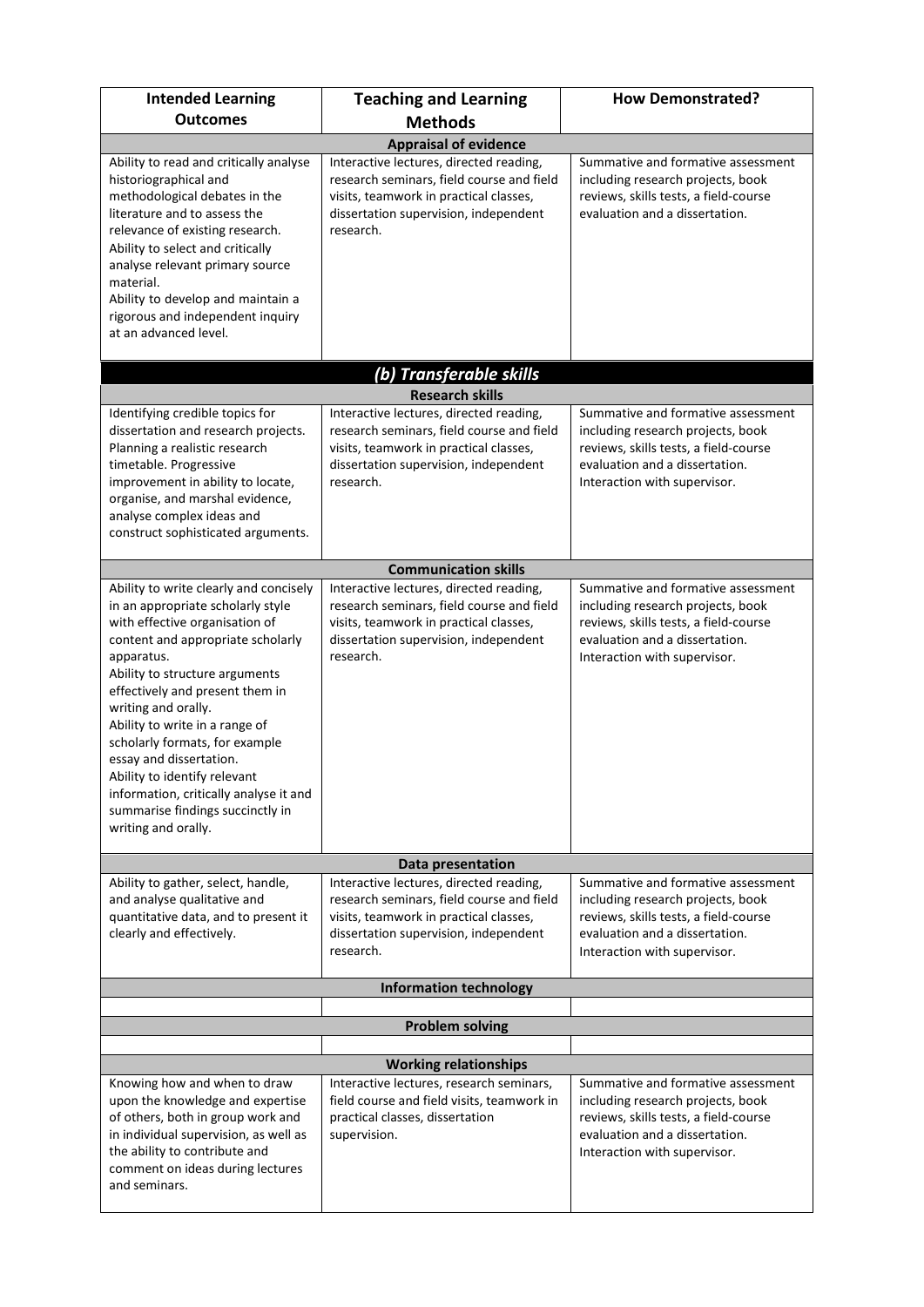| <b>Intended Learning</b>                                                                                                         | <b>Teaching and Learning</b>                                                                   | <b>How Demonstrated?</b>                                                                                                 |  |  |  |
|----------------------------------------------------------------------------------------------------------------------------------|------------------------------------------------------------------------------------------------|--------------------------------------------------------------------------------------------------------------------------|--|--|--|
| <b>Outcomes</b>                                                                                                                  | <b>Methods</b>                                                                                 |                                                                                                                          |  |  |  |
| <b>Managing learning</b>                                                                                                         |                                                                                                |                                                                                                                          |  |  |  |
| Ability to work independently and<br>manage their own learning.<br>Showing initiative, self-organisation<br>and time-management. | Advice on study skills, e.g. time<br>management and planning assignments.                      | Regular contact with dissertation<br>supervisor and personal tutor,<br>production of dissertation research<br>timetable. |  |  |  |
| Career management                                                                                                                |                                                                                                |                                                                                                                          |  |  |  |
| Develop the ability to apply the<br>skills and knowledge gained to a<br>range of professional contexts.                          | Careers development sessions offered<br>by the New History Lab, and in Student<br>Development. | Written work presented to a<br>professional standard.                                                                    |  |  |  |

# **10. Special features:**

This programme is designed to be compatible with a 1+3 route to a PhD.

# **11. Indications of programme quality:**

Comments from recent external examiners' reports include praise for the Centre's `highest reputation', its `impressive' academic standards, and its `collegiality', while its staff / student relations were described as `harmonious and productive of fine scholarship'.

# **12. Scheme of Assessment**

This programme follows the University's regulations governing taught postgraduate programmes:

<http://www2.le.ac.uk/offices/sas2/regulations/general-regulations-for-taught-programmes>

Candidates who accumulate 120 credits from the taught modules and satisfy the examiners in each of the modules may be awarded a postgraduate diploma.

Candidates who accumulate 180 credits and satisfy the examiners in each of the modules, and submit a satisfactory dissertation will be awarded a Masters' Degree.

Candidates may only be awarded the Postgraduate Diploma or the Masters' Degree. No candidate may be awarded both.

### **13. Progression points**

In cases where a student has failed to meet a requirement to progress he or she will be required to withdraw from the course and a recommendation will be made to the Board of Examiners for an intermediate award where appropriate.

### **14. Rules relating to re-sits orre-submissions:**

Candidates are allowed to resubmit coursework for individual modules once only. The mark for resubmitted work is capped at 50%.

### **15. Additional information** [e.g. timetable for admissions]

The programme commences with a Saturday school, usually during the last weekend of September.

### **16. External Examiners**

The details of the External Examiner(s) for this programme and the most recent External Examiners' reports can be foun[d here](https://exampapers.le.ac.uk/xmlui/handle/123456789/10)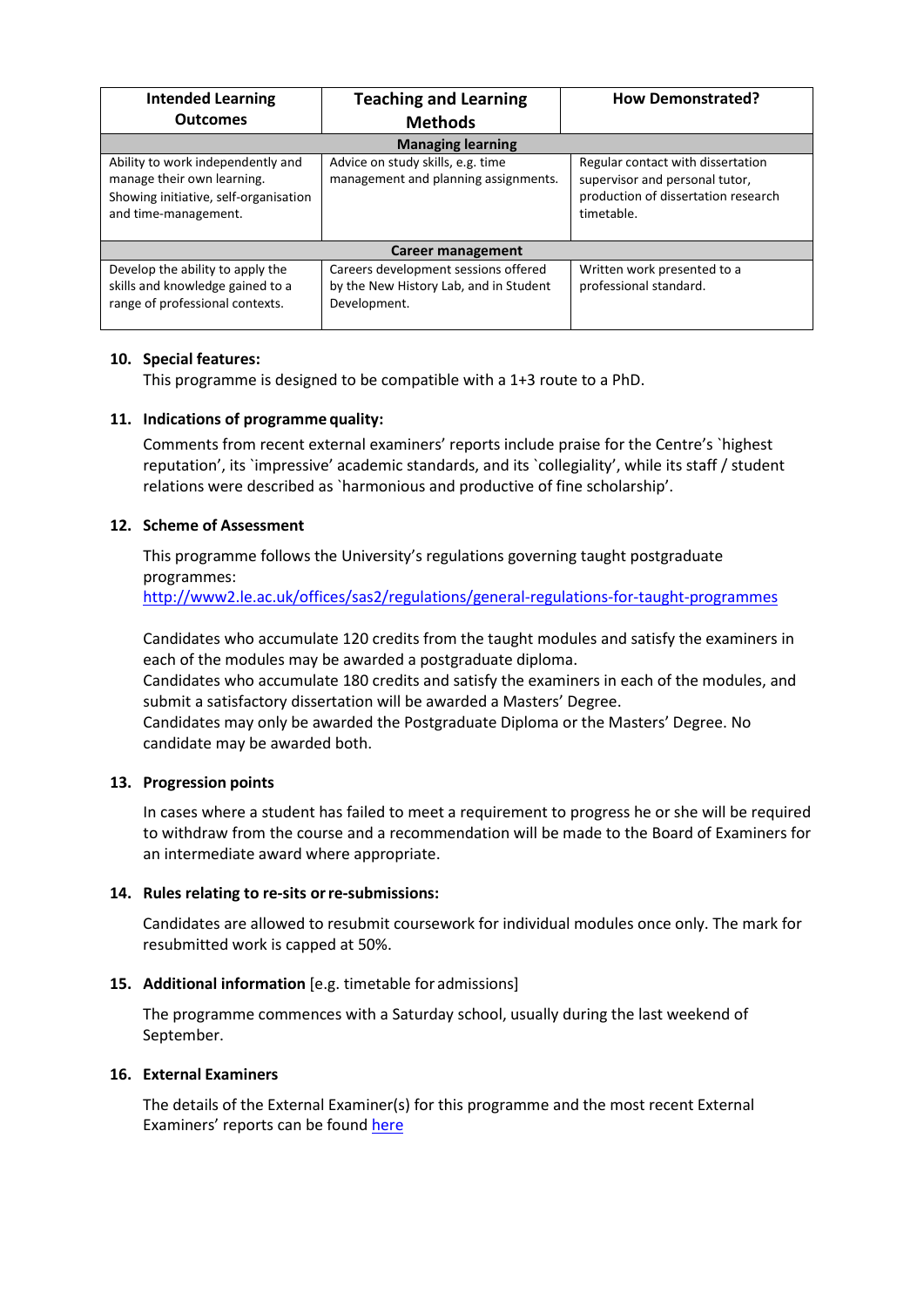### **Appendix 1: Programme structure** (programme regulations)

Curriculum: In addition to the dissertation, candidates must study 4 taught modules totaling 120 credits from a choice of 5 English Local History Modules with the option of substituting one of these for an MA in History or Urban History module.

| Compulsory | <b>Module Code</b><br>*HS7100 | <b>Module Title</b><br><b>Dissertation</b>                                            | <b>Credits</b><br>60 |
|------------|-------------------------------|---------------------------------------------------------------------------------------|----------------------|
| Optional   | HS7105                        | Field course                                                                          | 30                   |
|            | HS7128                        | Medieval Landscapes, 400-1500                                                         | 30                   |
|            | HS7127                        | The Local Identities and Palaeography of Early Modern<br>England, 1500-1700           | 30                   |
|            | HS7130                        | Understanding English and Welsh Communities and<br>Cultures, 1800-20002000            | 30                   |
|            | HS7131                        | Family History: Contexts, Identity and Belonging<br>Any MA in History Optional Module | 30<br>30             |

*\*Compulsory only for the degree of MA*

### **Dissertation**

The dissertation aims to produce an original, well-planned piece of historical research based on critical analysis of primary sources that is a clear contribution to the literature. Dissertations should:

- explain their purposes and significance and within the context of existing literature and interpretations
- be based on extensive research in appropriate primary sources
- demonstrate an understanding of the concepts and methodologies appropriate to the topic being researched
- present original conclusions based on critical analysis of primarysources
- relate conclusions to those of the existing relevant literature and demonstrates its unique contributions to knowledge and understanding of events andmethodologies
- present findings through an effectively structured piece of writing that is clear and concise, uses scholarly language and is supported by appropriate scholarlyapparatus

Assessment for 60 credits: 1 dissertation of 20,000 words (100%)

### **Field-course**

The field-course introduces the comparative study of regional human landscapes as artefacts of historic cultures (very broadly defined to include, e.g. religion, work, leisure, class) in the English Midlands. The course stresses the continuities between periods from sub-Roman times to today; the contrasts between sub-regions; issues of historical 'community' and regional cultures; the role of family history in landscape studies; and the evidence of the built environment whether domestic, ecclesiastical or industrial. Particular emphasis is laid upon personal development of observational skills. It is assessed through an illustrated and comparative written evaluation of the region's societies, cultures and landscapes.

Assessment for 30 credits: 1 field-course evaluation of 7,500 words (100%).

### **Medieval Landscapes, 400-1500**

This module combines the development of theoretical and practical skills to prepare students for advanced postgraduate research into the landscape history of medieval England. On completion of the module, students will be able to demonstrate familiarity with the key themes and historiographical debates of recent years. They will develop skills in the critical analysis of both written and non-written primary sources, as well as the written and oral presentation of historical arguments based on landscape evidence. Their written work will demonstrate an appreciation of the